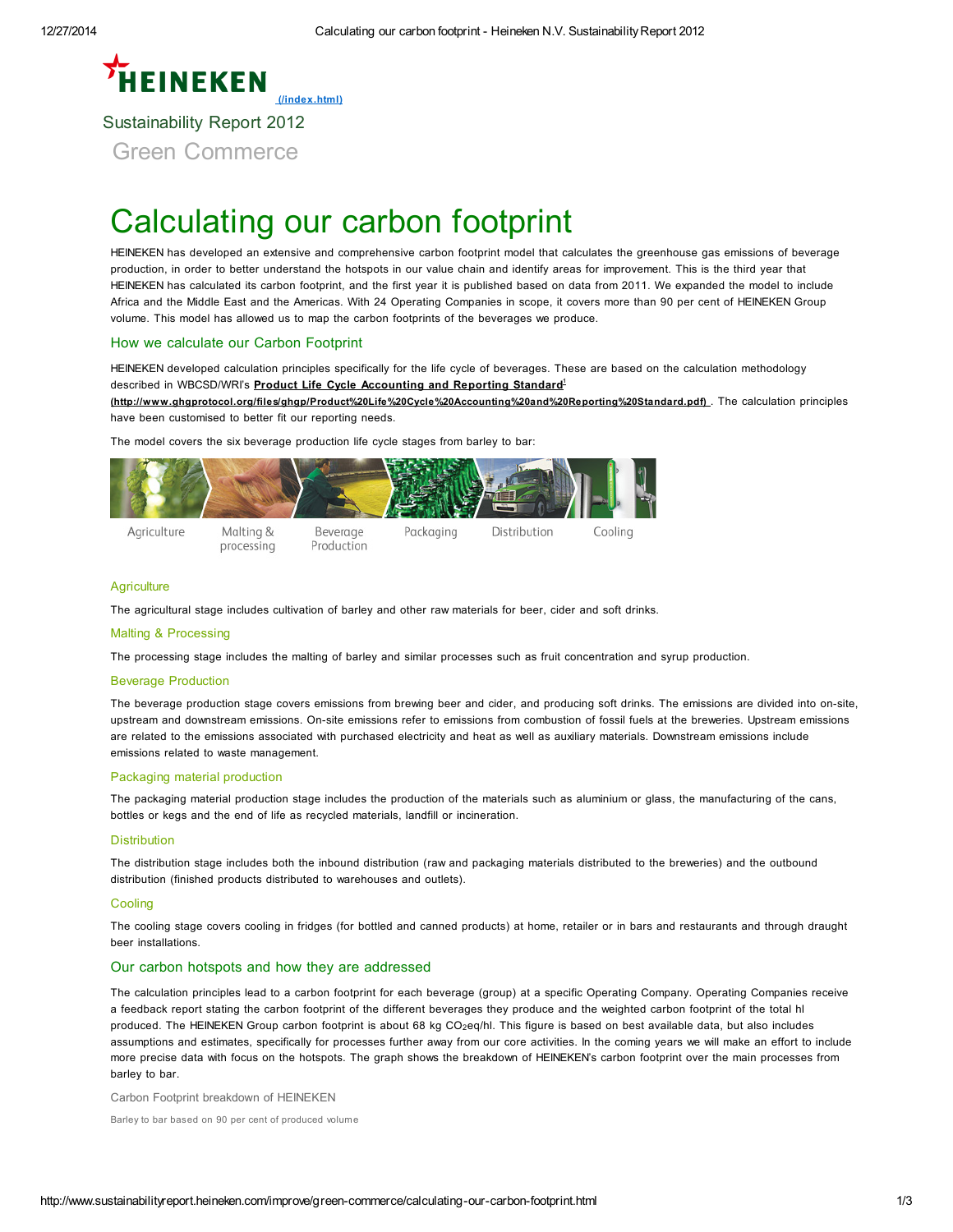| Agriculture           | 8%  |
|-----------------------|-----|
| Malting and adjuncts  | 6%  |
| Beverage production   | 17% |
| Packaging material    | 31% |
| production            |     |
| Returnable packaging  | 3%  |
| OW packaging          | 17% |
| (supplier efficiency) |     |
| OW packaging          | 11% |
| (waste system         |     |
| efficiency)           |     |
| Distribution          | 10% |
| Cooling               | 28% |

For more information click on the list above.



Remark: Total percentage may not add up to 100% due to rounding. Green distribution = HEINEKEN controlled outbound distribution.

For each of the processes we have identified ways to reduce the emissions:

#### **Agriculture**

For agriculture the main emissions result from the use of fertilizer. We address this through our work with SAI on standards in **sustainable** . agriculture [\(http://www.annualreport.heineken.com/empower/heineken-cares/sustainable-agriculture.html\)](http://www.sustainabilityreport.heineken.com/empower/heineken-cares/sustainable-agriculture.html)

#### Malting & processing

Although malting & processing is the smallest of the emission drivers, we have programmes in place to reduce the emissions in our own malteries.

# Beverage production<sup>2</sup>

Beverage production is one of the hotspots for HEINEKEN. Most of these emissions are generated upstream by the combustion of fossil fuels to generate electricity, the production of filter material for the brewing process and generation of steam. On-site emissions mainly originate from the use of natural gas. More efficient use of energy will reduce emissions from **beverage production** . [\(http://www.annualreport.heineken.com/improve/green-brewer/energy.html\)](http://www.sustainabilityreport.heineken.com/improve/green-brewer/energy.html)

# Packaging material production